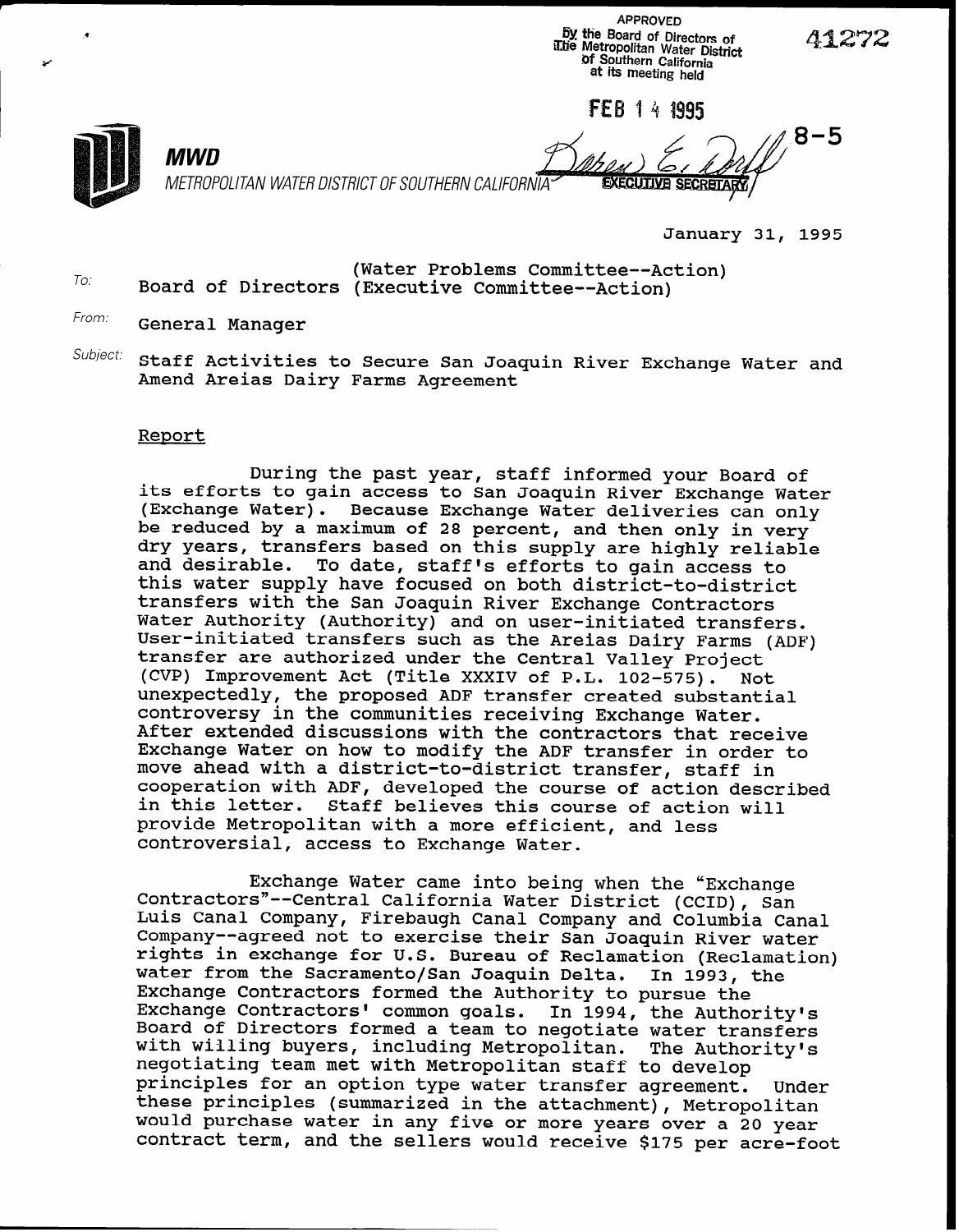Board of Directors -2- January 31, 1995

in 1994 dollars. The Authority's negotiators, however, stated that a transfer based on these or any other terms could not move forward until the ADF transfer conformed to CCID's water transfer policy.

As discussed previously with your Board, CCID has vigorously opposed the ADF transfer because it does not comply with its water transfer policy. Among other things, that policy includes a provision which would prevent an individual water user from transferring more than 20 percent of the water user's consumptively used water in any year. Under the CVP Improvement Act, local agency approval is not required when the transfer is less than 20 percent of a water agency's total CVP supply and Reclamation confirms that the transfer would not unreasonably impact the agency's finances, operations or water supplies. As originally formulated, the ADF transfer complies with the transfer provisions of the CVPIA. However, because 100 percent of ADF's consumptively used water would be transferred during years when Metropolitan called the water, the transfer would not comply with CCID's transfer policy.

Because larger district-to-district transfers are pecause iaryer ursurict-co-ursurict transfers are<br>inherently more efficient than several smaller transfers with individual water users, Metropolitan and ADF representatives have developed a proposed amendment to the ADF transfer nave developed a proposed amendment to the ADF transier agreement which would bring it into compliance with CCID's transfer quidelines and allow it to become part of the proposed larger district-to-district transfer. Under the original agreement, in years Metropolitan called water, ADF would transfer 100 percent of all of the CVP water it would have consumptively used, about 3,900 acre-feet (AF). Over the contract term, ADF would deliver a maximum of 32,200 AF to Metropolitan. To comply with CCID's transfer policy, the proposed amendment would transfer only 20 percent, or about 780 AF, of the water ADF would have consumptively used each year over a term adequate to provide for a total transfer amount of about 18,000 AF. Under the original agreement, ADF would receive  $$5,635,000$  as follows: (1) a secured in-earnest payment of \$563,500, made in July 1994 when the initial agreement was executed; (2) an additional \$2,254,000 when all regulatory and environmental approvals are completed and a final transfer agreement is executed; and (3) the remaining  $$2,817,500$  to be paid as water is delivered. Under the proposed amendment, ADF would receive \$3,600,000, as follows: (1) the existing secured in-earnest payment that was made in July 1994, would be increased from \$563,500 to \$800,000 upon execution of an amended agreement between ADF and Metropolitan; (2) a secured payment of \$400,000 upon execution of an agreement between Metropolitan and the Authority; (3) a secured payment of \$1,600,000 after all regulatory and environmental approvals are obtained; and (4) five equal secured payments<br>totaling \$800,000 would be made to ADF over the first five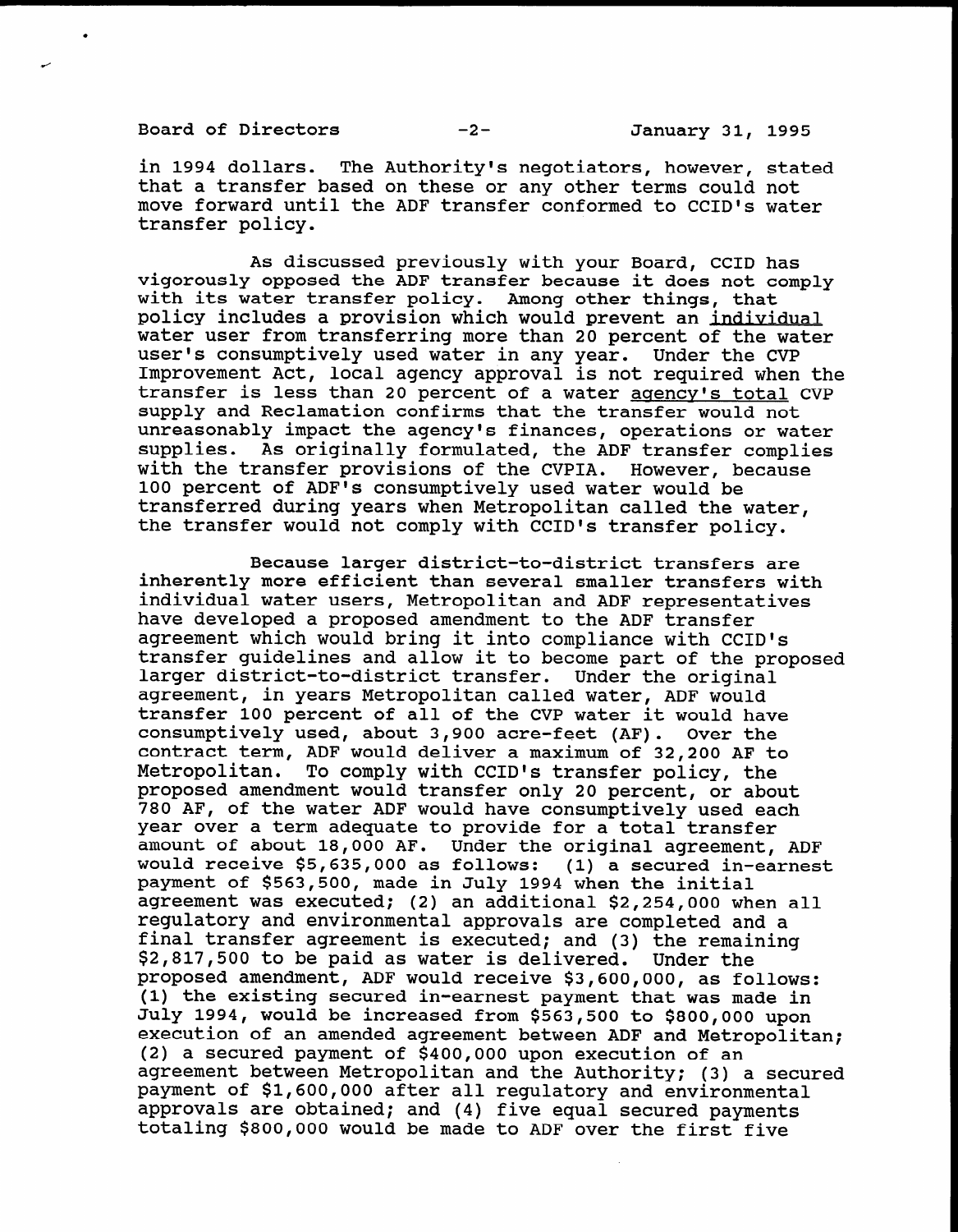Board of Directors -3- January 31, 1995

.

years of the transfer agreement with the Authority. All of these future payments would not be escalated and would be subject to financial security arrangements acceptable to Metropolitan. The proposed amendment would be contingent upon Metropolitan and the Authority entering into a transfer agreement on terms acceptable to your Board.

Reaching agreement with ADF on the proposed amendment will facilitate a course of action which is likely to result in the successful conclusion of negotiations with the Authority. During February 1995, ADF and Metropolitan will jointly withdraw the ADF transfer application from consideration by Reclamation, a step the Authority said was necessary to resume negotiations on the larger district-to-district transfer. Prior to considering this action, staff met with Roger Patterson, Regional Director of Reclamation's Mid-Pacific Region, and received assurances that the ADF transfer application could be withdrawn without prejudice to ADF and Metropolitan's ability to resubmit the application at a later date. Thus, if the negotiations with the Authority do not result in a district-to-district transfer acceptable to result in a district-to-district transfer acceptable to<br>Metropolitan, the ADF transfer could be resubmitted with its current status. CCID has agreed that once the ADF transfer current status. CCID has agreed that once the ADP the<br>application is withdrawn, it will participate with the Authority in good faith negotiations with Metropolitan for Authority in good faith negotiations with Metropolitan for<br>a district-to-district water transfer. Staff expects d uistrict-to-district water transier. Stall expects<br>regationisms with the Authority to be concluded within a regotiations with the Authority to be concidued with district-to-<br>district transfer does not occur, the ADF transfer application uistrict transier does not occur, the ADF transier applica<br>will be resubmitted, and Metropolitan will pursue the ADF will be resubmitted, and Metropolitan will pursue the ADF<br>transfer under the original terms.

## Recommendation

It is recommended that the General Manager be authorized to the General Manager be the state and an american americas Dairy Areias Dairy Areias Dairy Areias authorized to execute an amendment to the existing Areias Dairy Farms transfer agreement consistent with the terms set out in this letter and in a form approved by the General Counsel.

> John R. Wodraska John R. Wodrask

Submitted by:

 $T$ 

Debra C. Man, Chief<br>Planning and Resources

Concur:

John R. Wod General Manager